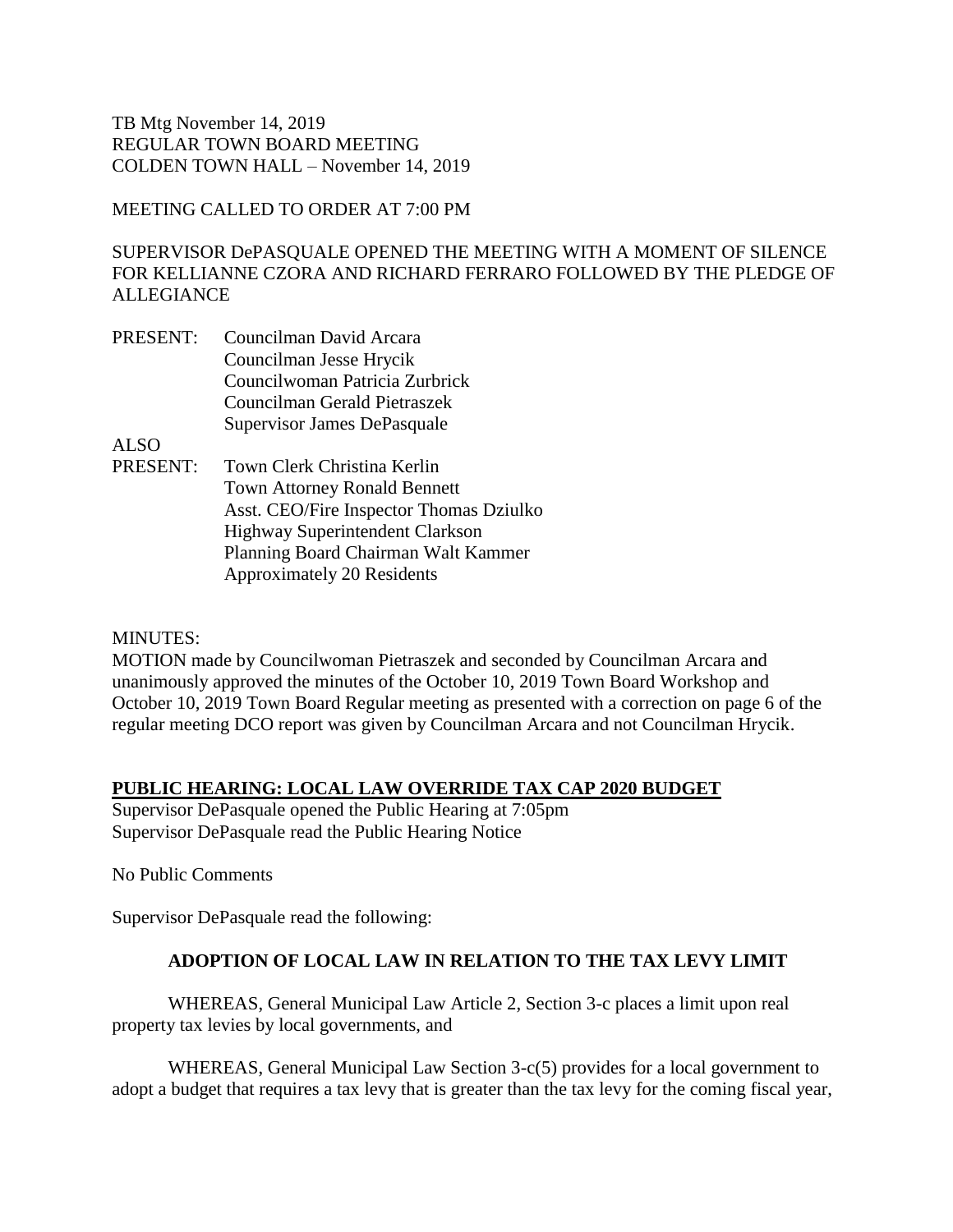provided the governing body of such local government first enacts, by a vote of two-thirds (2/3) of the total power of such body, a local law t override such limit for such coming fiscal year only, and,

WHEREAS, it is required to adopt a Local Law to override the tax levy prescribed by General municipal law Section 3-c, and,

WHEREAS, the Town has compiled with the provisions of New York Municipal Home Rule Law regarding the requirements for adoption of the Local law including a Public Hearing

NOW, THEREFORE, be it

RESOLVED, the Town Board does hereby approve and enact Local Law 02-2019 providing for an override of the tax limit prescribed by General Municipal Law Section 3-c for the fiscal year 2020, and be it further

RESOLVED, the Town Clerk is hereby directed to immediately file the Local Law with the New York Secretary of State

MOTION made by Councilman Hrycik and seconded Councilman Pietraszek and,

Duly adopted this 14<sup>th</sup> day of November, 2019, by the following vote.

| On the Vote: | Councilman David Arcara - yes        |
|--------------|--------------------------------------|
|              | Councilman Jesse Hryck – yes         |
|              | Councilwoman Patricia Zurbrick – yes |
|              | Councilman Gerald Pietraszek – yes   |
|              | Supervisor James P. DePasquale – yes |

Supervisor DePasquale closed the Public Hearing at 7:07

### **PUBLIC HEARING: ADOPT 2020 TOWN BUDGET**

Supervisor DePasquale opened the Public Hearing at 7:08pm

Supervisor DePasquale noted the following changes to the budget.

-Adjust line A3620.1 3% raise added \$15,000 increased to \$15,400. -Update website design and possible tablets added line A1650.4 \$8,000 increased to \$14,500. -Highway Retirement DA9010.8 from \$33,074 increased to \$35,486 and Employee General Retirement A9010.8 \$30,530. Decreased to \$30,228.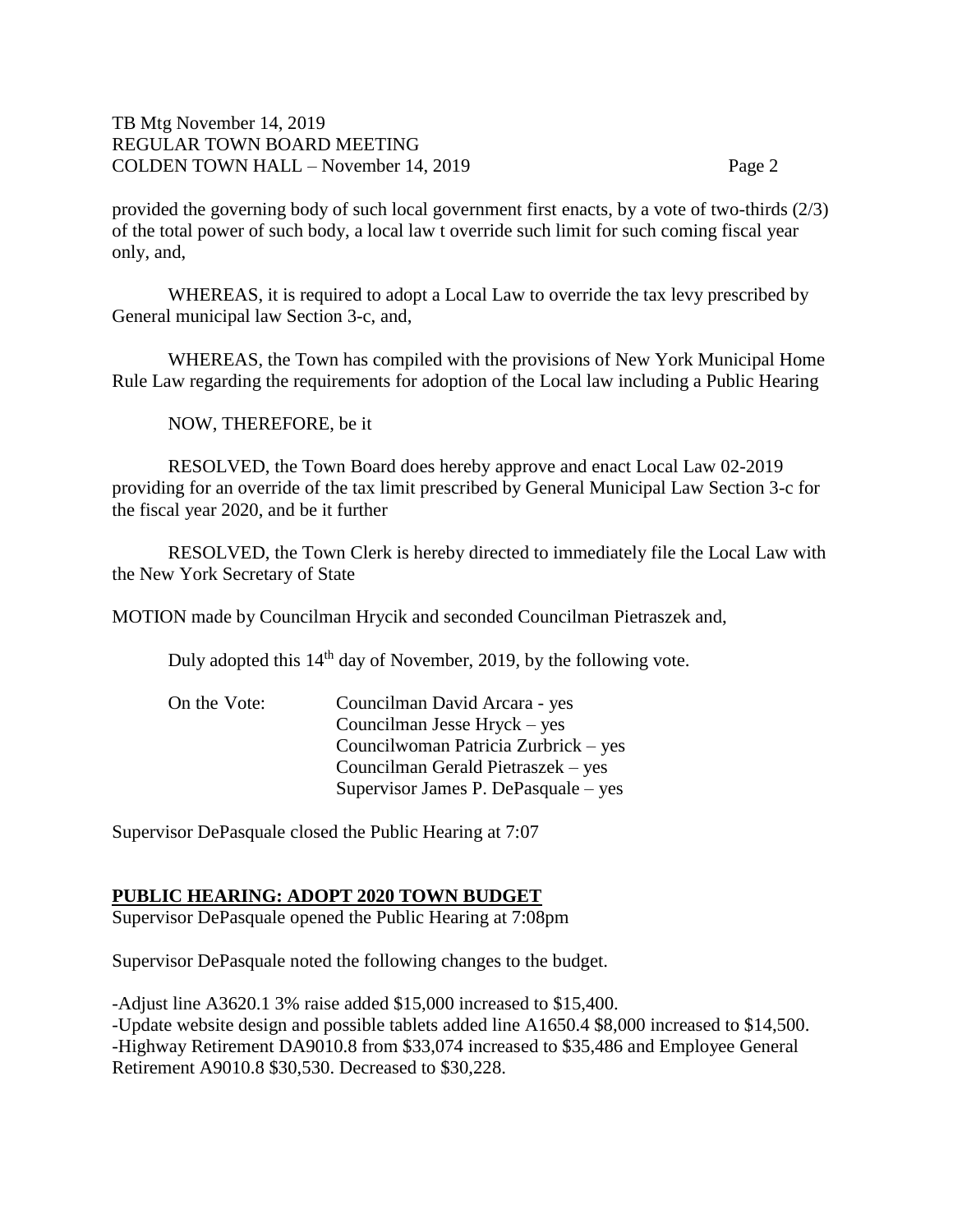MOTION made by Councilman Hrycik and seconded by Councilman Pietraszek and,

Duly adopted this 14<sup>th</sup> day of November, 2019, by the following vote.

On the Vote: Councilman David Arcara – yes Councilman Jesse Hryck – yes Councilwoman Patricia Zurbrick – yes Councilman Gerald Pietraszek – yes Supervisor James P. DePasquale – yes

Supervisor DePasquale closed the Public Hearing at 7:15

# **PUBLIC HEARING: LOCAL LAW COMMERCIAL SOLAR ENERGY EXCLUSION FROM EXEMPTION**

Supervisor DePasquale opened the Public Hearing at 7:18pm

Town Clerk Kerlin read the Public Hearing Notice

No Public Comments

Supervisor DePasquale read the following:

## **EXCLUSION OF TAX EXEMPTION RELATING TO COMMERCIAL SOLAR ENERGY PROJECTS**

WHEREAS, Local Law Intro. No.03-2019 has been submitted amending Chapter 95 of the Zoning Code with regard to exclusion of the provisions of Real Property Tax Law 487 granting a tax exemption relating to any Solar Energy Systems, and

WHEREAS, the amendments to the Zoning Code set forth in the Local Law have been carefully considered by the Town, and

WHEREAS, Chapter 95 of the Zoning Code provides for amendments to the Zoning Code, setting forth the procedure requiring a Public Hearing, and

WHEREAS, A Public Hearing was held on November 14, 2019 permitting public comments in regard to the proposed amendments, which included amendments, to the Zoning Code,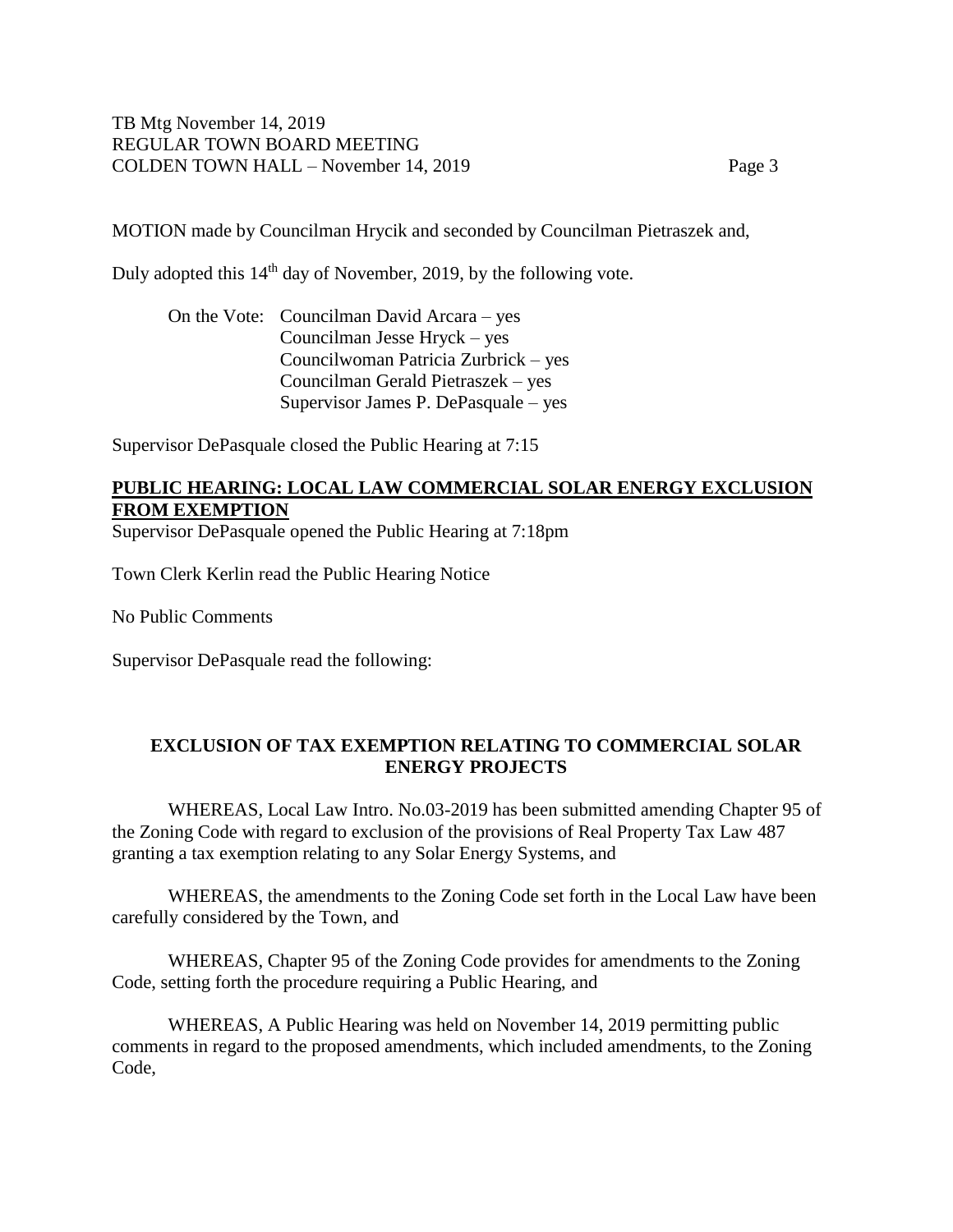NOW, THEREFORE, be it

RESOLVED, Local Law No. 03-2019 is hereby adopted and shall became effective upon filing of the Local Law with the New York Secretary of State, and be it further

RESOLVED, the Town Clerk is directed to file a copy of the Local law with the New York state Department of State and forward a copy to General Code Publishers for the purpose of amending the Code Book of the Town of Colden

Motion MADE BY Councilman Arcara and seconded by Councilwoman Zurbrick and,

Duly adopted this 14<sup>th</sup> day of November, 2019, by the following vote.

| On the Vote: | Councilman David Arcara - yes        |
|--------------|--------------------------------------|
|              | Councilman Jesse Hryck – yes         |
|              | Councilwoman Patricia Zurbrick – yes |
|              | Councilman Gerald Pietraszek – yes   |
|              | Supervisor James P. DePasquale – yes |

### **PUBLIC HEARING BREAD OF LIFE SIGN REQUEST**

Supervisor DePasquale stated that the Town Board addressed a letter from BOLO for a sign request at the Town Board workshop prior to tonight's meeting and decided to withdraw the Public Hearing for the sign. The Town Board had concerns about the sign being very busy and a possible distraction at the intersection. Town Board will ask the committee from BOLO to come up with a different idea or wording on the sign and hold another Public Hearing for the sign request.

# **REQUEST TO BE ON THE AGENDA – EDWARD J SNYDER**

Supervisor DePasquale introduced Edward J Snyder who is at tonight's meeting to address Keith VanLew's Special Use Permit request for a mechanical service, minor collision/resale shop. Mr. Snyder addressed the Town Board about his client Nancy Palumbo's concern about her property located around Keith's property. Nancy had an appraisal preformed for her property which showed a very negative effect on the property if Keith is granted this SUP. Mr. Snyder stated that Keith's property is in two different zoning districts agriculture and residential, with most of his property in residential which is most restrictive according to the Town Code. Mr. Snyder submitted pictures that were taken the day before this Public Hearing of various trucks delivering parts and trailers dropping off cars in and out all day long. Mr. Snyder stated would any of you like this going on in your back yard and asked that they take that into consideration when making a decision on this SUP request. Mr. Snyder "Thanked" the Town Board for allowing him to speak about the SUP request.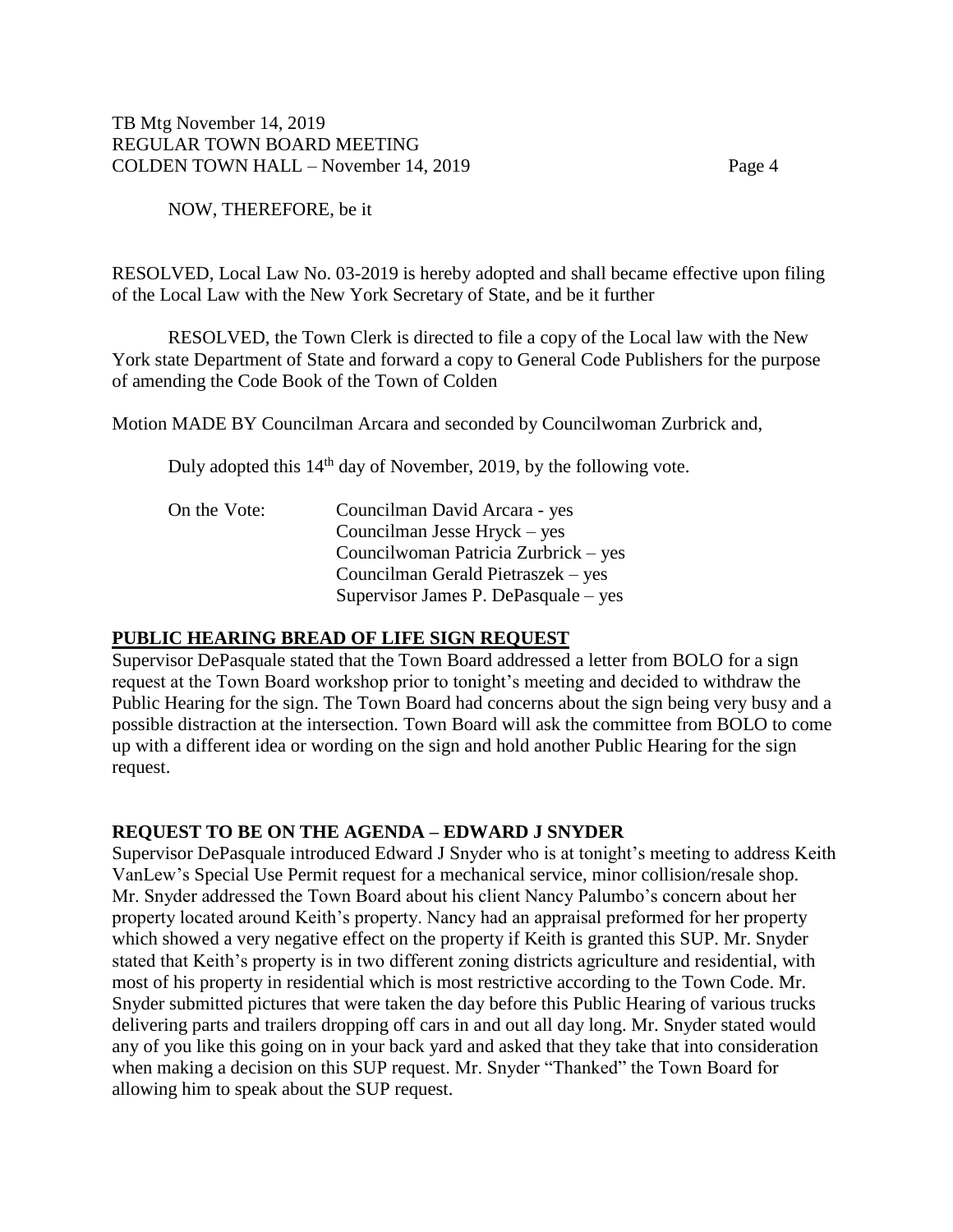# **CHANGE OF USE: KEITH VANLEW 8207 HAYES HOLLOW ROAD**

Supervisor DePasquale stated that Keith VanLew was approached by CEO John Kotlarsz about what he was intending to do at his property. CEO Kotlarsz directed him to fill out an application for a Special Use Permit and or Change of Use in order to have a Mechanical Trade Shop. Planning Board addressed the request and found chapter 108-36 met the request. Supervisor DePasquale read the following Town Code 106-36(21)- Shops for custom work, such as but not limited to cabinetmaking, carpentry, electrical and mechanical trades, plumbing, printing, shoe repair and tailoring, provided that no more than five persons are employed in such shop and only light machines and hand tools are used in connection therewith and no operation is so conducted as to be noxious or offensive. Shops not meeting these conditions will require a special use permit.

# Approve Change of Use at 8207 Hayes Hollow Road

MOTION made by Councilman Arcara and seconded by Councilwoman Zurbrick to approve the Change of Use request from Keith VanLew at 8207 Hayes Hollow Road and,

Duly adopted this 14<sup>th</sup> day of November, 2019, by the following vote.

On the Vote: Councilman David Arcara – yes Councilman Jesse Hryck – yes Councilwoman Patricia Zurbrick – yes Councilman Gerald Pietraszek – yes Supervisor James P. DePasquale – yes

# **PUBLIC HEARING KEITH VANLEW SPECIAL USE PERMIT-MECHANICAL SERVICE, MINOR COLLISION & RESALE 8207 HAYES HOLLOW ROAD**

Supervisor DePasquale reviewed the SEQR for Keith VanLew's SUP request and the following changes or additions were made.

-Part 3 Determination the Town Board would be the Lead Agency

Question 5a A permitted use under the zoning regulations? Answer- yes

Question 5b Consistent with the adopted comprehensive plan? Answer – yes

Question 8a Will the proposed action result in a substantial increase in traffic above present levels? Answer – yes, truck traffic

Question 17a Will storm water discharges flow to adjacent properties? Answer – no

Question 17b Will storm water discharges be directed to establish conveyance systems (runoff and storm drains)? Answer - no

Supervisor DePasquale asked the Town Board if they were satisfied with the SEQR. Town Board response – Yes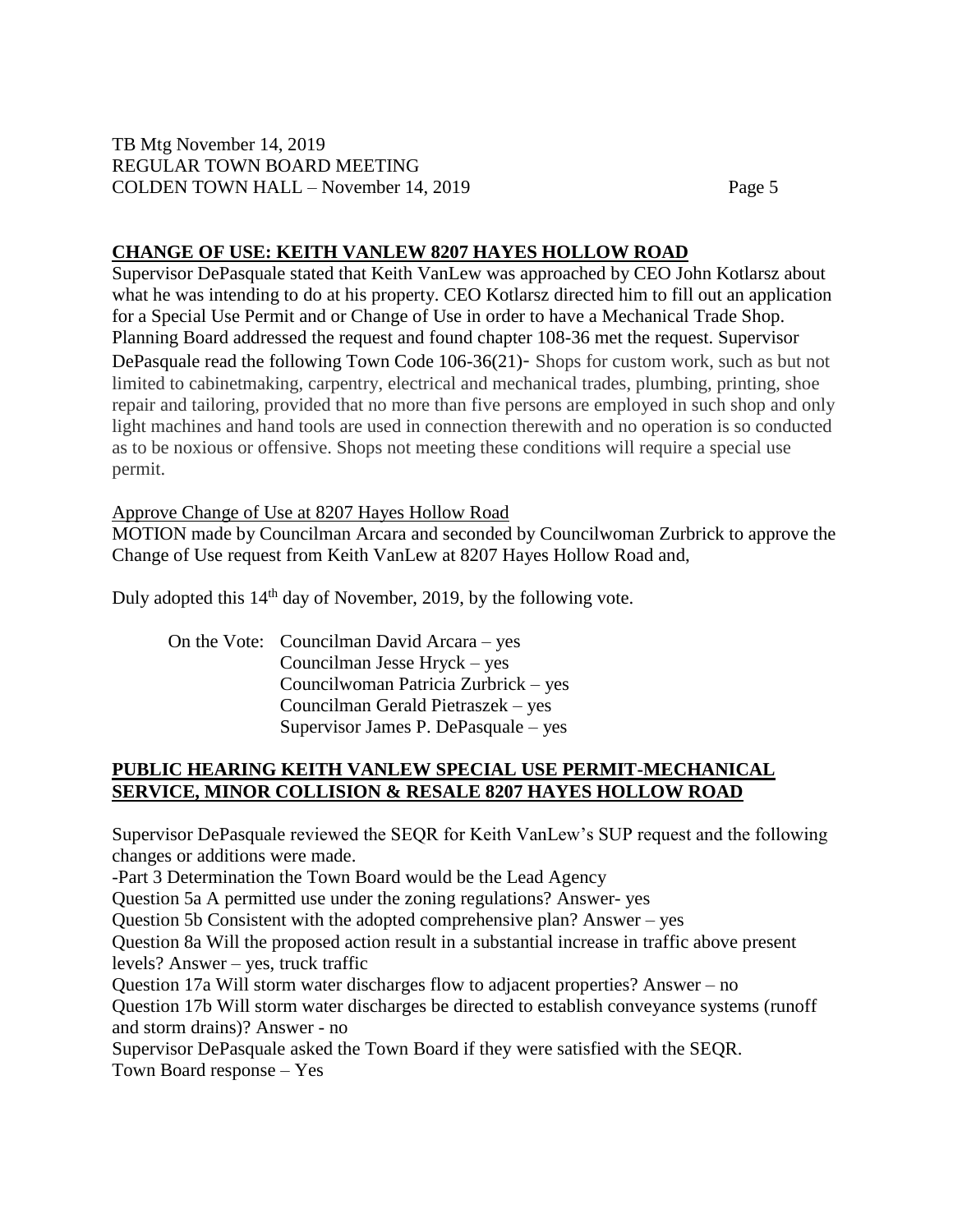Supervisor DePasquale read the Special Use Permit and Conditions for Keith VanLews SUP which is on file in the Town Clerks office.

Supervisor DePasquale asked Keith VanLew if he understood the SUP and Conditions. Keith VanLew response – Yes

Councilwoman Zurbrick asked if there would be an annual inspection. Supervisor DePasquale stated yes it comes with all Special Use Permits.

There was a length discussion on what type of barrier would be put up around the property and the fence being erected behind the building.

# **APPROVAL OF KEITH VANLEW'S SPECIAL USE PERMIT-MECHANICAL SERVICE, MINOR COLLISION & RESALE 8207 HAYES HOLLOW ROAD**

MOTION made by Supervisor DePasquale and seconded by Councilman Hrycik to approve Keith VanLew's Special Use Permit for a Mechanical Service, Minor Collision & Resale Shop at 8207 Hayes Hollow Road. A 40 x 40 fence behind the building to be erected by the June 2020 Annual Special Use Permit inspections. Submit a plan for a barrier on the north side of the property by the June 2020 SUP inspections to be completed by June 2021 SUP inspections A plan submitted for a barrier on the south side of the property by the June 2021 SUP inspections and completed by June 2022.

Duly adopted this 14<sup>th</sup> day of November, 2019, by the following vote.

On the Vote: Councilman David Arcara – yes Councilman Jesse Hryck – yes Councilwoman Patricia Zurbrick – yes Councilman Gerald Pietraszek – yes Supervisor James P. DePasquale – yes

# COMMITTEE REPORTS

### BUILDING REPORT

Councilman Arcara reported that the Town Hall roof has been completed and the Bilco Door for the Senior Center has been ordered.

# CODE ENFORCEMENT OFFICER REPORT

Report for the month of October –Bldg. Insp/Code Enf. Officer, John Kotlarsz reported that there were: 17 Building Permits 21 Certificates of Compliance

3 Fire Inspection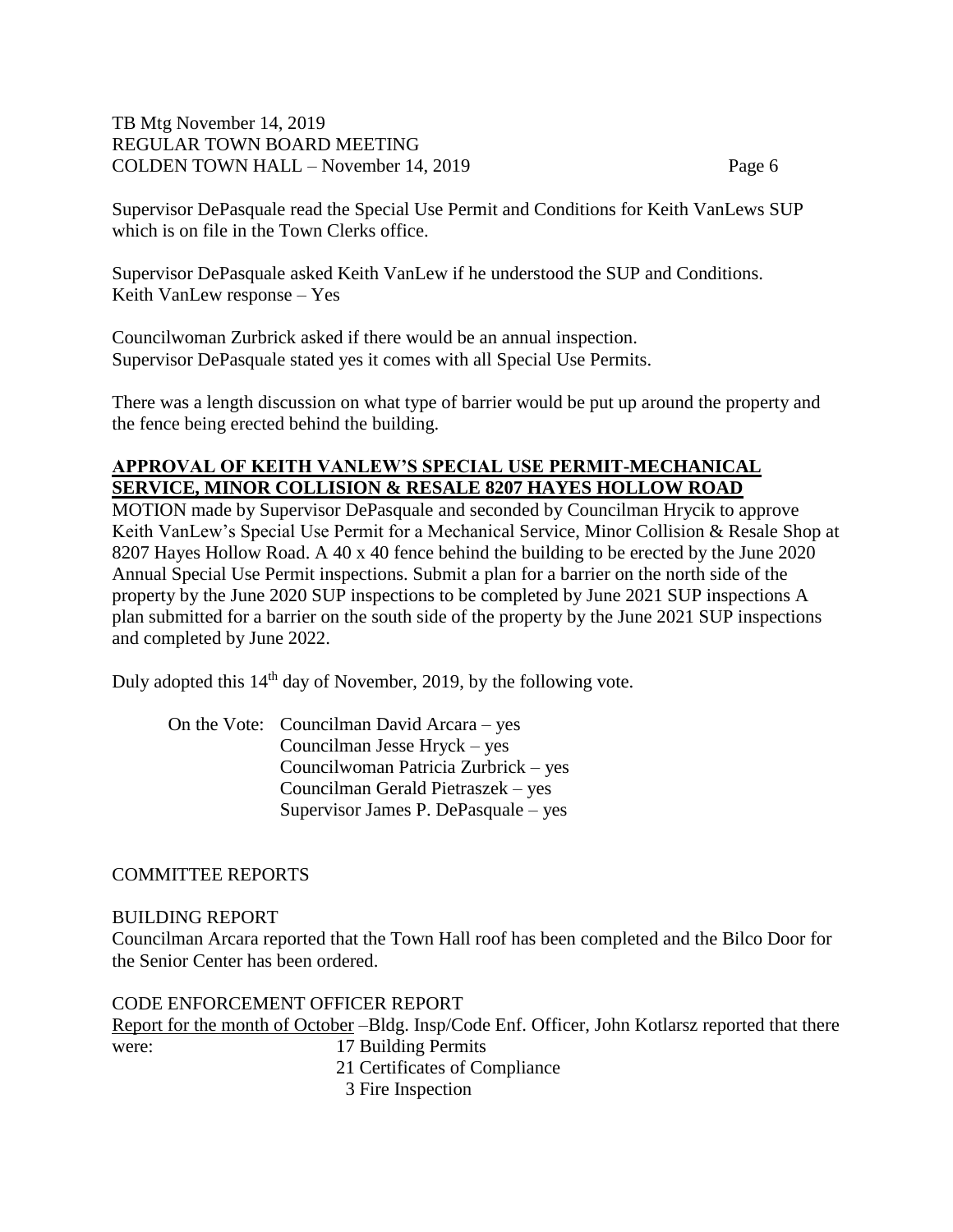Training for the Williamson Law Book Building and CEO Software Program will be coordinated with the Building department and Town Clerks office.

CEO John Kotlarsz revisited Kloiber's Junkyard to reinspect the disposition of oil at the yard and found to be in compliance

David Kloiber -Type of Special Use Permit – Junkyard Permit -Inventory of Vehicles – 619 -General Appearance – More vehicles this year. Stock Piles of gas tanks, radiators and wheels -Fencing or shrubs – Good -Disposition of Oil - CEO John Kotlarsz revisited in November 2019 and found that oil is disposed of properly. -Recommendations – None -Inspected by: CEO John Kotlarsz, Councilman Gerald Pietraszek, Planning Board ChairmanWalter Kammer Asst. CEO Thomas Dziulko

Approve David Kloiber-Special Use Permit for a Junkyard

MOTION made by Supervisor DePasquale and seconded by Councilman Arcara and unanimously approved the Special Use Permit for David Kloiber's Junkyard till September 2020.

# COMMUNITY DEVELOPMENT REPORT

Supervisor DePasquale stated that the land adjacent to the park that was purchased has finally closed the deed was handed over to Town Clerk Kerlin add to the purchase file Councilwoman Zurbrick reported the following:

\*Bread of Life Outreach will hold a Thanksgiving Ecumenical Service November  $26<sup>th</sup>$  at 7:00pm \*Town Christmas Ornament and Tree Lighting will take place on December 6<sup>th</sup> starting at 6:00pm at the Senior Center

\*Seniors trip is Tuesday, December 10<sup>th</sup> The Lettermen at Seneca Niagara Casino \*Bread of Life Outreach will hold a PJ Party/Movie night December 13th "How the Grinch Stole Christmas" starting at 6:45pm

\*West Falls Library will hold a Cookie Decorating Party Saturday December 14<sup>th</sup> at 1:00pm Bread of Life Outreach Center Hours of Operation Food Pantry Thursdays 3pm - 6pm

Saturdays 10am - 1pm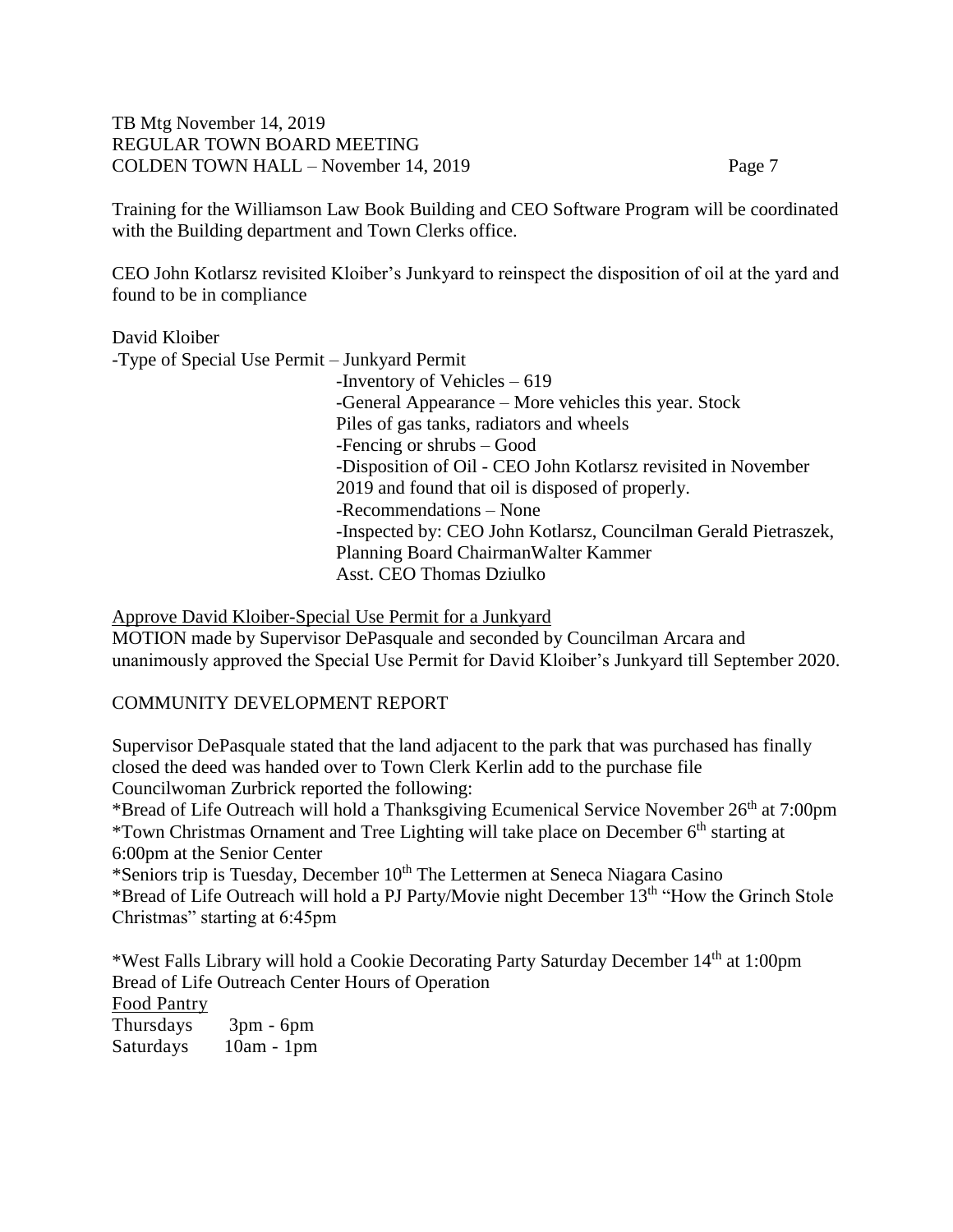Gabriel's Closet Thrift Shop

Tuesday 10:00am - 2:00pm Wednesday 10:00am - 2:00pm Thursday 3:00pm - 6:00pm Saturday 10:00am - 1:00pm

Senior Trip

\*Tuesday, December  $10^{th}$  The Lettermen at Seneca Niagara Casino

### DOG CONTROL OFFICER REPORT

Councilman Arcara read the following DCO report for October 1, 2019 – October 31, 2019. -A call about a racoon acting strangely

-A resident called about a dog missing on Falls Road, dog returned home on its own.

-Dogs at large on Bleistein Road DCO Horschel talked with dog owner about keeping dogs on their own property.

-Received a few calls about missing dogs on State Road and one from Orchard Park dogs returned on their own and one picked up at DCO Horschel's house.

#### ENVIRONMENTAL BOARD REPORT

Councilman Pietraszek reported that he received information from Erie County Soil and Water on the Streambank Stabilization program. The Town has allocated \$20,000 for the project. Mark Gaston from ECSW stated that they would like to move on this project soon and he has provided the contracts for the residents along the creek. Councilman Pietraszek will contact Mark about the town's contract and may have to have the Town Board meet up in the next week or so to sign the contract.

### HIGHWAY REPORT & PARKS

Highway Superintendent Clarkson reported that winter plowing has started and the OshGosh Snowblower was sold at auction for \$5,400.

Approve Seasonal Maibox and Snowplowing Advertisement

Motion made by Councilwoman Zurbrick and seconded by Councilman Pietraszek and unanimously approved to advertise the Law for mailbox replacement and snowplowing across the roadway.

#### Approve Seasonal Road Closing-Murray Hill Road

Motion made by Councilwoman Zurbrick and seconded by Councilman Arcara and unanimously approved to advertise the seasonal road closing for Murray Hill Road starting November 15, 2019 to April 30, 2020.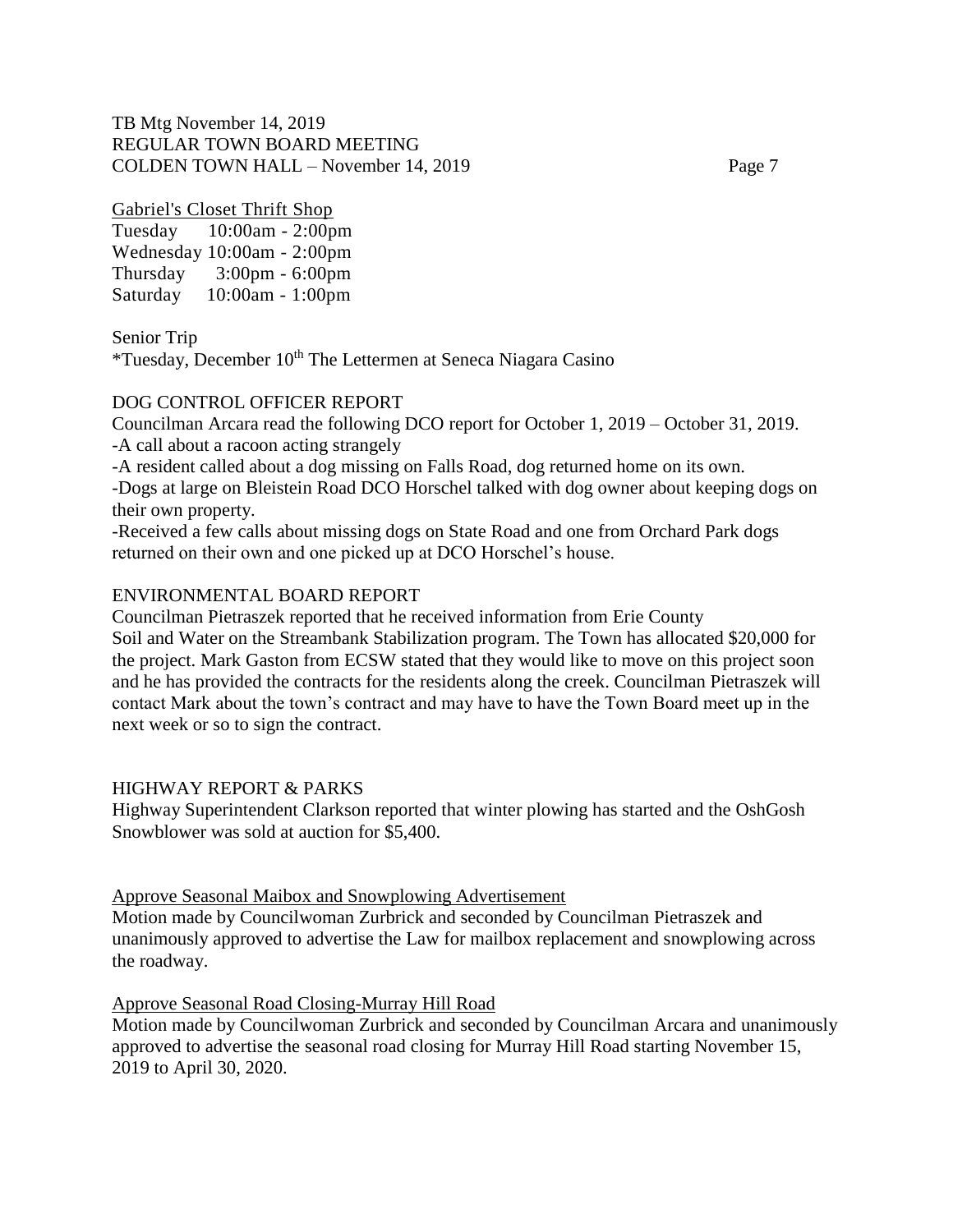INSURANCE REPORT No Report

#### LIBRARY REPORT

Councilman Hrycik reported that the Boston Library will Pine Cone Creations on Thursday, November  $21<sup>st</sup>$  from  $5:00 \text{pm} - 6:00 \text{pm}$ 

## West Falls Library is offering the following:

-Friday, November 15<sup>th</sup>, The 10 Warning Signs of Alzheimer's Disease at 2:00pm

-Monday, November 25<sup>th</sup> Make a Christmas Wreath, all materials provided cost is \$20. from 6:30pm – 8:30pm

-Book mobile is at the Town Hall on the fourth Tuesday's of the month from 9am - 11am

#### PERSONNEL & TRAINING REPORT

Supervisor DePasquale read a letter of resignation for Court Clerk Hannah Stover and request to approve Maria Falzone to receive a stipend of a \$100.00 per week which would include her former duties of Court Clerk, grant writing, records management as well as the ongoing training provided to Court Clerk Jaime Richards.

#### Accept Resignation of Court Clerk Hannah Stover

MOTION made by Councilwoman Zurbrick and seconded by Councilman Pietraszek and unanimously approved to accept the resignation of Court Clerk Hannah Stover effective Tuesday, November 19, 2019.

#### Appoint Marie Falzone Court Clerk

MOTION made by Councilwoman Zurbrick and seconded by Councilman Arcara and unanimously approved to appoint Maria Falzone for a period of 6 months and not to exceed 8 months and to receive a stipend of a \$100.00 per week which would include her former duties of Court Clerk, grant writing, records management and training of Court Clerk Jaime Richards. After the 8 months Maria Falzone would take on the position of substitute Court Clerk at a rate of \$17.39 per hour.

PLANNING BOARD REPORT No meeting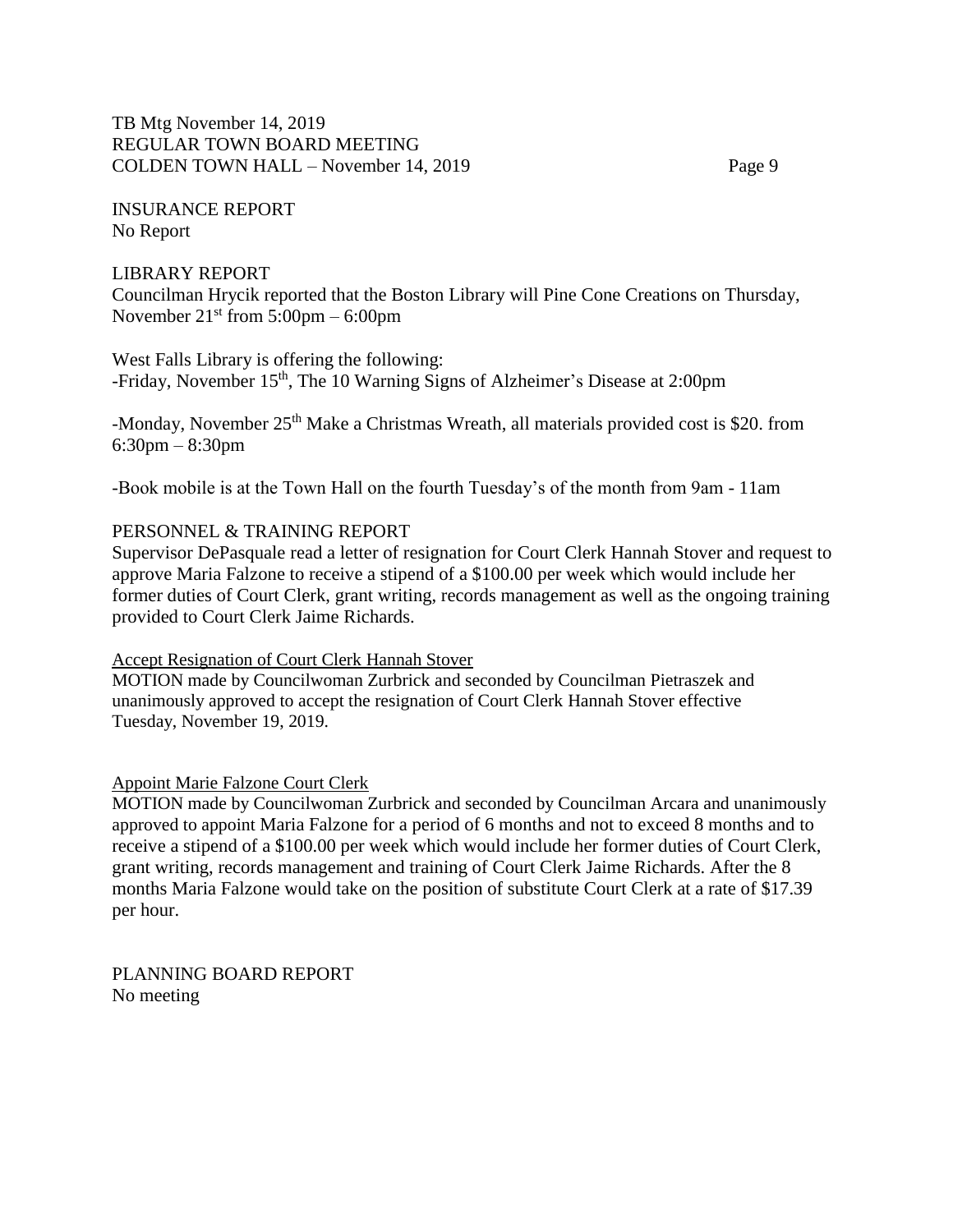### WATER REPORT

Councilman Pietraszek reported at the present time water consumption billed to ECWA for the prior month was 1,581,000 gallons at a cost of \$4,089.30 + \$256.25 =\$4,345.55 expenditure. -Bulk water station at the highway garage has been winterized -Budget requests were submitted to the Town -Relevies finished and posted to Town Assessor Dawn Martin -ISO testing completed on October 9, 2019 waiting on results. -Hydrant and valve testing completed -Chlorine residuals are quite well reading 0.7

## YOUTH/ADULT RECREATION REPORT

Councilwoman Zurbrick reported that adult recreation hosted a painting and cookie decorating classes. Both classes were well attended and particpants were excited to attend more adult classes in the future. Many ideas have been tossed around. -Reminder that the Annual "Ornament Decorating, Tree Lighting and Mrs. Claus" event is Friday, December 6<sup>th</sup> starting at 6:00pm at the Senior Center.

OLD BUSINESS None

NEW BUSINESS Supervisor DePasquale read the following:

# INTERMUNICIPAL SNOW REMOVAL AND ICE CONTROL AGREEMENT

WHEREAS, at a Regular Town Board meeting of the Colden Town Board held on the 14<sup>th</sup> of November, 2019 the Town Board Authorized Supervisor James P DePasqaule of the Town of Colden to sign, submit and execute an agreement with Erie County Department of Public Works relating to control of Snow and Ice on County Roads by the Town of Colden for 2019-2022. Under this agreement, the Town of Colden will receive for the 2019-2020 snow season rate has been set at \$4,193.37 per lane mile; the 2020-2021 snow season rate has been set at \$4,340.14 per lane mile; and the 2021-2022 snow season rate has been set at \$4,470.34 per lane mile.

RESOLVED, that the Town Clerk shall prepare two (2) certified copies of this Resolution for submission with the executed contracts.

Motion made by Councilwoman Zurbrick and seconded by Councilman Pietraszek and,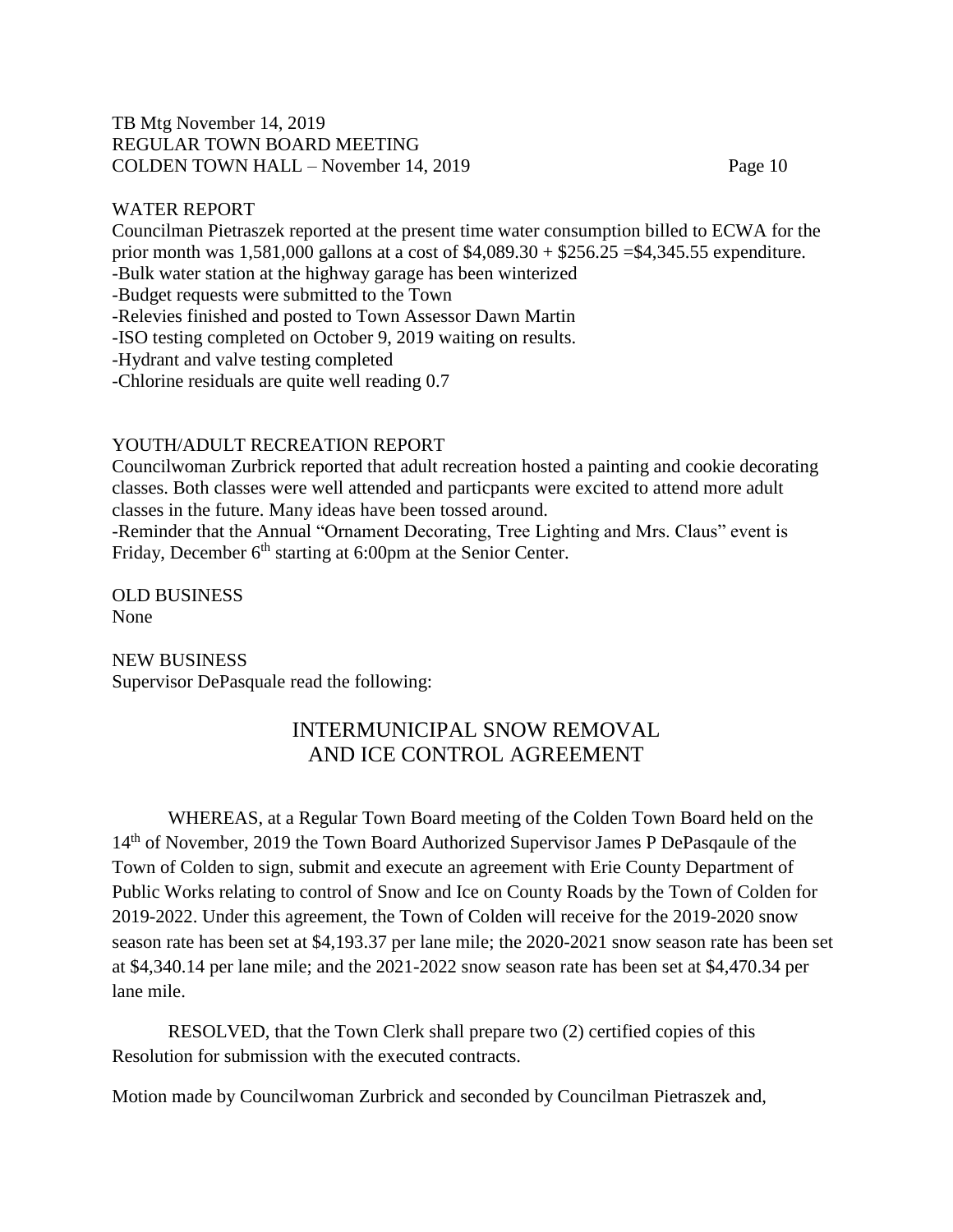Duly adopted this 14th day of November, 2019, by the following vote

On the Vote: Councilman David Arcara – yes Councilman Jesse Hrycik – yes Councilwoman Patricia Zurbrick – yes Councilman Gerald Pietraszek – yes

Supervisor James DePasquale - yes

RESOLUTIONS Supervisor read the following:

# RELEVY UNPAID WATER BILLS

WHEREAS, The Town of Colden has 15 delinquent Water accounts in the amount of \$3,962.17, remaining unpaid, including late charges;

NOW THEREFORE, BE IT RESOLVED: That no further payments will be accepted after October 22, 2019, and any and all unpaid water accounts as of this date, be relevied onto the 2020 Town of Colden Property Taxes.

Motion made by Councilman Hrycik and sended by Councilman Arcara and,

Duly adopted this 14<sup>th</sup> day of November, 2019, by the following vote.

On the Vote: Councilman David Arcara - yes Councilman Jesse Hryck – yes Councilwoman Patricia Zurbrick – yes Councilman Gerald Pietraszek – yes Supervisor James P. DePasquale – yes

BUDGET TRANSFERS None

TOWN CLERK REPORT No report

### SUPERVISOR'S REPORT

Supervisor DePasquale stated that the land adjacent to the park that was purchased has finally closed the deed was handed over to Town Clerk Kerlin. Supervisor DePasquale also stated that good work was done on the budget this year with the Town Board and he feels that it